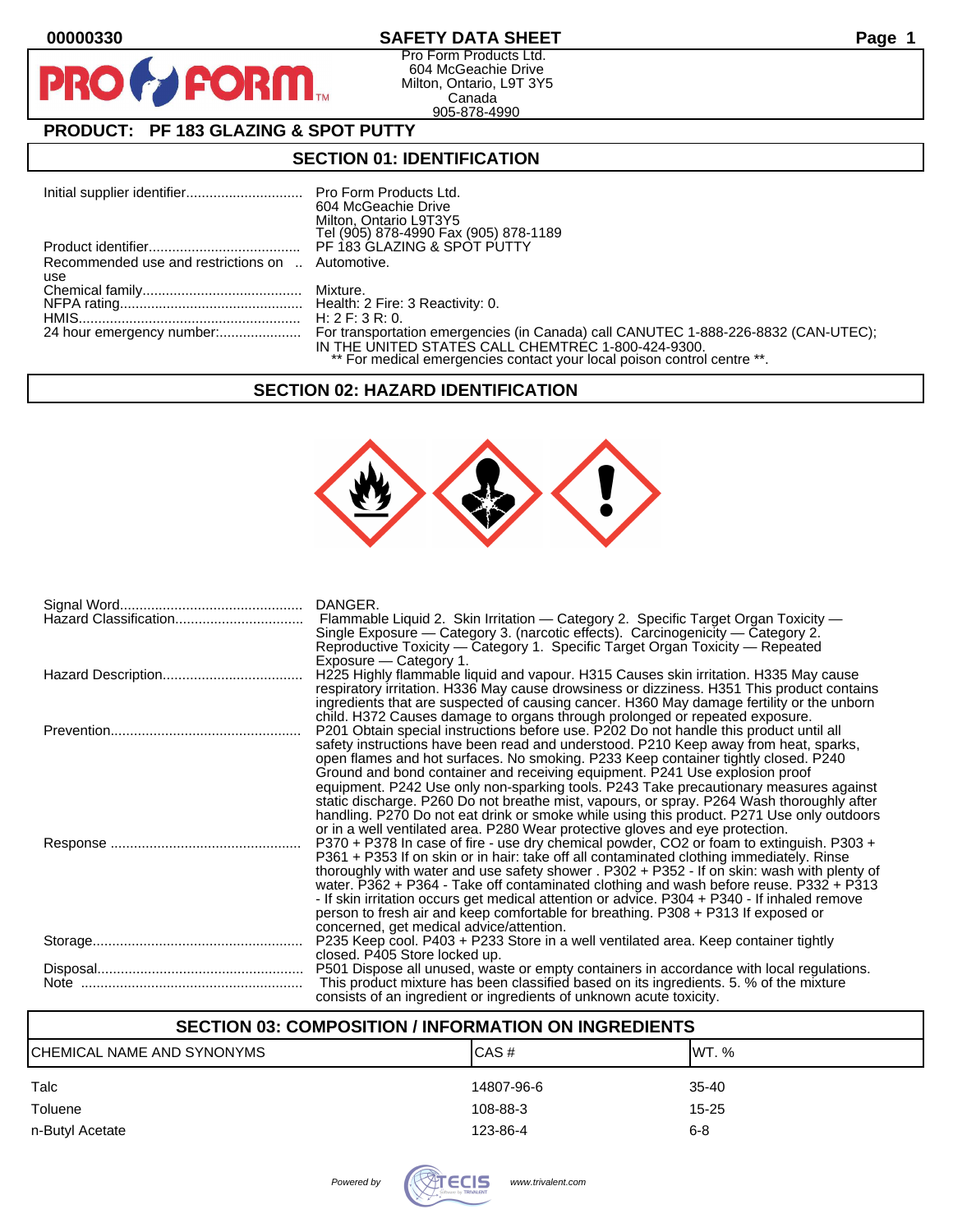#### **PRODUCT: PF 183 GLAZING & SPOT PUTTY**

## **SECTION 03: COMPOSITION / INFORMATION ON INGREDIENTS**

<<The actual concentration(s) withheld as a trade secret>> .

## **SECTION 04: FIRST-AID MEASURES**

|                                                                  | In case of contact, immediately flush eyes, keeping eyelids open, with plenty of water for at<br>least 15 minutes. Consult a physician if irritation continues.<br>Remove all contaminated clothing and immediately wash the exposed areas with copious<br>amounts of water for a minimum of 30 minutes or up to 60 minutes for critical body areas. If                                                                                          |
|------------------------------------------------------------------|--------------------------------------------------------------------------------------------------------------------------------------------------------------------------------------------------------------------------------------------------------------------------------------------------------------------------------------------------------------------------------------------------------------------------------------------------|
|                                                                  | irritation persists, seek medical attention.<br>If inhaled, remove to fresh air. If not breathing, give artificial respiration. If breathing is<br>difficult, give oxygen, obtain medical attention.<br>Do not induce vomiting. Administer 3-4 glasses of milk or water. . If ingestion is suspected,                                                                                                                                            |
|                                                                  | contact physician or poison control center immediately. If spontaneous vomiting occurs                                                                                                                                                                                                                                                                                                                                                           |
| Most important symptoms and effects,<br>whether acute or delayed | have victim lean forward with head down to prevent aspiration of fluid into the lungs. Never<br>give anything by mouth to an unconscious person.<br>Causes skin irritation. May cause eye irritation. Symptoms may include stinging, tearing,<br>redness, swelling, and blurred vision. Direct contact with eyes may cause temporary                                                                                                             |
|                                                                  | irritation. Vapors have a narcotic effect and may cause headache, fatique, dizziness and<br>nausea. This product contains ingredients that may cause cancer. May damage fertility or<br>the unborn child. Causes damage to organs through prolonged or repeated exposure.<br>Treat victims symptomatically. In the event of an incident involving this product ensure that<br>medical authorities are provided a copy of this safety data sheet. |

#### **SECTION 05: FIRE-FIGHTING MEASURES**

| Suitable and unsuitable extinguishing<br>media                                                                     | "Alcohol" foam, CO2, dry chemical. Do not use water in a jet.                                                                                                                                                                                                                                                                                                                                                                                                               |
|--------------------------------------------------------------------------------------------------------------------|-----------------------------------------------------------------------------------------------------------------------------------------------------------------------------------------------------------------------------------------------------------------------------------------------------------------------------------------------------------------------------------------------------------------------------------------------------------------------------|
| Specific hazards arising from the<br>hazardous product, such as the nature of<br>any hazardous combustion products | Oxides of carbon (CO, CO2). Other potentially toxic fumes.                                                                                                                                                                                                                                                                                                                                                                                                                  |
| Special protective equipment and<br>precautions for fire-fighters                                                  | Firefighter should be equipped with self-contained breathing apparatus and full protective<br>clothing to protect against potentially toxic and irritating fumes. Solvent vapours may be<br>heavier than air and may build up and travel along the ground to an ignition source, which<br>may result in a flash back to the source of the vapours. Cool fire-exposed containers with<br>cold water spray. Heat will cause pressure buildup and may cause explosive rupture. |
| Unusual fire / explosion hazards                                                                                   | Sensitive to static discharge.                                                                                                                                                                                                                                                                                                                                                                                                                                              |

## **SECTION 06: ACCIDENTAL RELEASE MEASURES**

| l eak/spill. | Keep away from heat, sparks and flames. Ventilate. Eliminate all sources of ignition.<br>Always adopt precautionary measures against build-up of static which may arise from<br>appliances, handling and the containers in which product is packed. Avoid all personal<br>contact. Evacuate all non-essential personnel. Contain the spill. Prevent runoff into drains,<br>sewers, and other waterways. Absorb with an inert dry material and place in an<br>appropriate waste container. Spilled material and water rinses are classified as chemical<br>waste, and must be disposed of in accordance with current local, provincial, state, and |
|--------------|---------------------------------------------------------------------------------------------------------------------------------------------------------------------------------------------------------------------------------------------------------------------------------------------------------------------------------------------------------------------------------------------------------------------------------------------------------------------------------------------------------------------------------------------------------------------------------------------------------------------------------------------------|
|              | federal regulations.                                                                                                                                                                                                                                                                                                                                                                                                                                                                                                                                                                                                                              |

#### **SECTION 07: HANDLING AND STORAGE**

| Precautions for safe handling              | Keep away from heat, sparks, and open flame. Always adopt precautionary measures<br>against build-up of static which may arise from appliances, handling and the containers in<br>which product is packed. Ground handling equipment. Avoid all skin contact and ventilate<br>adequately, otherwise wear an appropriate breathing apparatus. Avoid breathing vapours<br>or mist. Handle and open container with care. Employees should wash hands and face<br>before eating or drinking. |
|--------------------------------------------|------------------------------------------------------------------------------------------------------------------------------------------------------------------------------------------------------------------------------------------------------------------------------------------------------------------------------------------------------------------------------------------------------------------------------------------------------------------------------------------|
| Conditions for safe storage, including any | Keep away from heat, sparks, and open flames. Store away from oxidizing and reducing                                                                                                                                                                                                                                                                                                                                                                                                     |
| incompatibilities                          | materials. Store away from sunlight. Keep container closed when not in use.                                                                                                                                                                                                                                                                                                                                                                                                              |

## **SECTION 08: EXPOSURE CONTROLS / PERSONAL PROTECTION**

| <b>ACGIH TLV</b><br><b>STEL</b>     | OSHA PEL            |                            | <b>NIOSH</b><br><b>IREL</b> |
|-------------------------------------|---------------------|----------------------------|-----------------------------|
| Not established<br>$2 \text{ mg/m}$ |                     |                            | Not established             |
|                                     | CA ON: 2mg/kg (TWA) | <b>IPEL</b><br>2 mg/m3 TWA | STEL<br>Not established     |

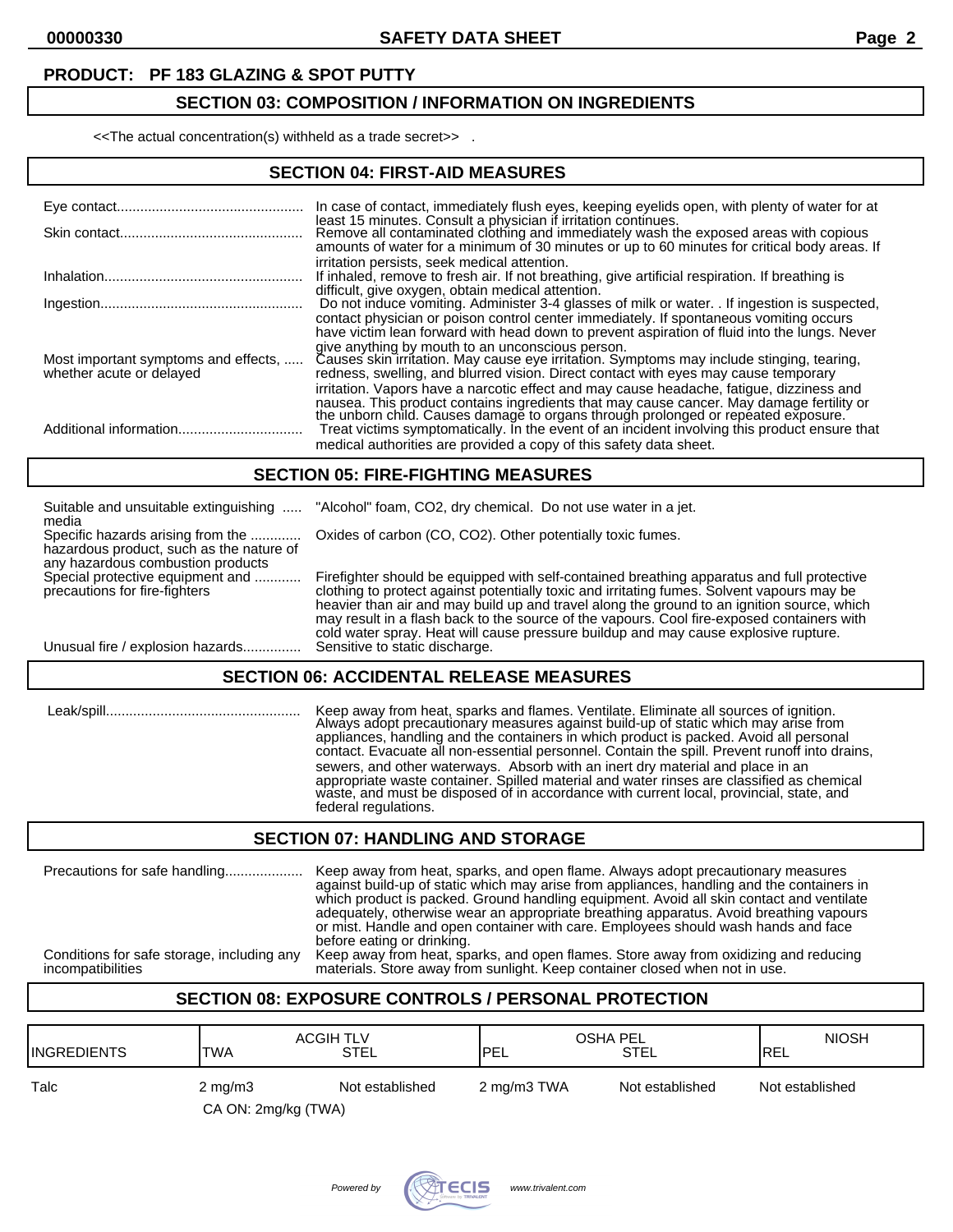#### **PRODUCT: PF 183 GLAZING & SPOT PUTTY SECTION 08: EXPOSURE CONTROLS / PERSONAL PROTECTION** ACGIH TLV OSHA PEL NIOSH INGREDIENTS TWA Toluene 20 ppm Not established 200 ppm 500 ppm 10 minutes 100 ppm / STEL 150 ppm CA ON: TWA: 20 ppm n-Butyl Acetate 50 ppm 150 ppm 150 ppm 150 ppm 200 ppm 150 ppm 150 ppm 150 ppm 150 ppm / STEL 200 ppm CA ON: 50ppm (TWA), 150ppm (STEL) Respiratory/type........................................ Local exhaust ventilation is recommended. Wear an appropriate, properly fitted respirator when contaminant levels exceed the recommended exposure limits. Eye/type.................................................... Liquid chemical goggles. Chemical safety goggles and full faceshield if a splash hazard exists. Gloves/ type.............................................. Chemical resistant gloves. Neoprene. Nitrile rubber. Clothing/type............................................. Wear adequate protective clothes. Footwear/type............................................ Safety boots per local regulations. Emergency showers and eye wash stations should be available. Employees should wash their hands and face before eating, drinking, or using tobacco products. Appropriate engineering controls.............. Provide natural or mechanical ventilation to control exposure levels below airborne exposure limits. Local mechanical exhaust ventilation should be used at sources of air contamination, such as open process equipment, or during purging operations, to capture

## **SECTION 09: PHYSICAL AND CHEMICAL PROPERTIES**

adequate ventilation. Explosion-proof exhaust ventilation.

| Not available.                 |
|--------------------------------|
| 78 mmHg @ 20°C.                |
|                                |
| Not applicable.                |
| Not available.                 |
| Not available.                 |
| Partially in water.            |
| 80°C (176°F).                  |
| $> 1.0$ . (butyl acetate = 1). |
| 16C. (Closed Cup).             |
|                                |
|                                |
| Not available.                 |
|                                |
| 4.17 lbs/USG.                  |
| $>100000$ cps.                 |
|                                |

### **SECTION 10: STABILITY AND REACTIVITY**

| Possibility of hazardous reactions    |  |
|---------------------------------------|--|
| Conditions to avoid, including static |  |
| discharge, shock or vibration         |  |
| Hazardous decomposition products      |  |

Stable at normal temperatures and pressures. Avoid heat, sparks and flames. Will not occur under normal temperature and pressure. Keep away from heat. Incompatible with strong oxidizers.

Decomposition may produce fumes, smoke, oxides of carbon and hydrocarbons.

gases and fumes that may be emitted. Standard reference sources regarding industrial ventilation (ie. ACGIH industrial ventilation) should be consulted for guidance about

### **SECTION 11: TOXICOLOGICAL INFORMATION**

INGREDIENTS LC50 LD50

Talc **Talc Not available** Not available Not available Not available Not available 400ppm mouse inhalation 24hr

Toluene 8000ppm rat inhalation 5,000 mg/kg rat oral;<br>400ppm mouse inhalation 24hr 12,124 mg/kg rabbit dermal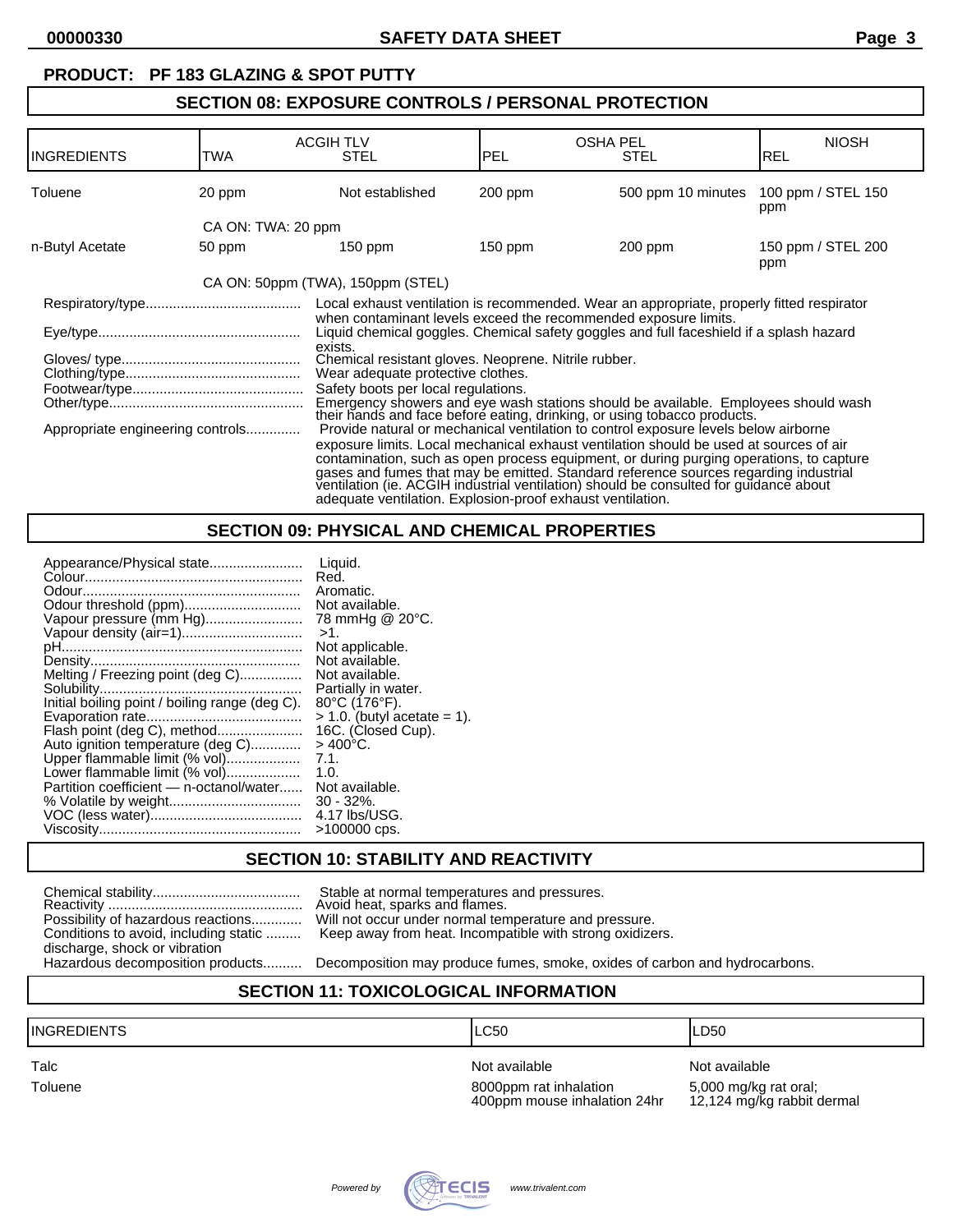## **PRODUCT: PF 183 GLAZING & SPOT PUTTY**

## **SECTION 11: TOXICOLOGICAL INFORMATION**

| <b>INGREDIENTS</b>             |                                                                                                                                                                                                                                              | LC50                                |          | LD50                                                                                                                                                                                                                                                                                                                                                                                                                                                                        |       |
|--------------------------------|----------------------------------------------------------------------------------------------------------------------------------------------------------------------------------------------------------------------------------------------|-------------------------------------|----------|-----------------------------------------------------------------------------------------------------------------------------------------------------------------------------------------------------------------------------------------------------------------------------------------------------------------------------------------------------------------------------------------------------------------------------------------------------------------------------|-------|
| n-Butyl Acetate                |                                                                                                                                                                                                                                              | >33 mg/L vapour,<br>(rat) dust/mist | 5.2 mg/L | 10760 mg/kg (rat, oral)<br>mg/kg (rabbit, dermal)                                                                                                                                                                                                                                                                                                                                                                                                                           | 14112 |
|                                | Eye contact. Skin contact. Inhalation.<br>effects.                                                                                                                                                                                           |                                     |          | Hazardous in contact with skin, by ingestion, and by inhalation. Causes skin irritation. The<br>aromatic hydrocarbon solvents in this product can be irritating to the eyes, nose and throat.<br>In high concentration, they may cause central nervous system depression and narcosis<br>characterized by nausea, lightheadedness and dizziness from overexposure by inhalation.<br>Breathing of high vapour concentrations may cause anesthetic effects and serious health |       |
| Effects of chronic exposure    | effects. Excessive inhalation of vapours can cause respiratory irritation, dizziness,<br>or cracking of skin.                                                                                                                                |                                     |          | Breathing high concentrations of vapour may cause anesthetic effects and serious health<br>headache, nausea and asphyxiation. Prolonged or repeated skin contact may cause drying                                                                                                                                                                                                                                                                                           |       |
|                                | This product contains non-asbestiform Talc, which is classified as a Group 3 (not<br>Group 3 (Not classifiable as to its carcinogenicity to humans); ACGIH has classified<br>Toluene as a Group A4 (Not classifiable as a human carcinogen). |                                     |          | classifiable as to carcinogenicity to humans) by IARC . IARC has classified Toluene as a                                                                                                                                                                                                                                                                                                                                                                                    |       |
|                                | exposure of pregnant animals (>1500 ppm) to Toluene have been reported to cause<br>adverse fetal developmental effects.                                                                                                                      |                                     |          | Toluene is fetotoxic in rats and mice at maternally toxic levels. Prolonged and repeated                                                                                                                                                                                                                                                                                                                                                                                    |       |
| Specific Target Organ Toxicity | Causes damage to organs through prolonged or repeated exposure.                                                                                                                                                                              |                                     |          |                                                                                                                                                                                                                                                                                                                                                                                                                                                                             |       |

#### **SECTION 12: ECOLOGICAL INFORMATION**

## **SECTION 13: DISPOSAL CONSIDERATIONS**

| Information on safe handling for disposal. | This material and its container must be disposed of as hazardous waste. Avoid release to |
|--------------------------------------------|------------------------------------------------------------------------------------------|
| and methods of disposal, including any     | the environment. Dispose of waste in accordance with all applicable Federal,             |
| contaminated packaging                     | Provincial/State and local regulations.                                                  |

### **SECTION 14: TRANSPORT INFORMATION**

|                              | UN1993 - FLAMMABLE LIQUID, NOS (Toluene) - Class 3 - Packing Group II - Limited                                                                                                                |
|------------------------------|------------------------------------------------------------------------------------------------------------------------------------------------------------------------------------------------|
| DOT Classification (Road)    | Quantity 1 L.<br>UN1993 - FLAMMABLE LIQUID, NOS (Toluene) - Class 3 - Packing Group II - Limited<br>Quantity 1 L (0.3 gal). Refer to 49CRF 172.101 for additional non-bulk packaging           |
|                              | requirements.<br>UN1993 - FLAMMABLE LIQUID, NOS (Toluene) - Class 3 - Packing Group II - Y341 1L -<br>353 5L - 364 60L. Limited Quantity. Do not ship by air without checking appropriate IATA |
| IMDG Classification (Marine) | regulations.<br>UN1993 - FLAMMABLE LIQUID, NOS (Toluene) - Class 3 - Packing Group II - EmS: F-E<br>S-E. Limited Quantity. Check IMDG regulations for limited quantity exemptions.             |
|                              | No.<br>In accordance with Part 2.2.1 of the Transportation of Dangerous Goods Regulations (July<br>2, 2014) - we certify that classification of this product is correct                        |

### **SECTION 15: REGULATORY INFORMATION**

| <b>SARA Title III</b>                             | Not determined.<br>This product is considered hazardous under the OSHA Hazard Communication Standard.                                        |
|---------------------------------------------------|----------------------------------------------------------------------------------------------------------------------------------------------|
| Section 302 - extremely hazardous  None.          |                                                                                                                                              |
| substances<br>Section 311/312 - hazard categories | Immediate health, delayed health, fire hazard.<br>Toluene.                                                                                   |
| EPA hazardous air pollutants (HAPS)<br>40CFR63    | Toluene.                                                                                                                                     |
|                                                   | *WARNING: This product contains a chemical known to the State of California to cause<br>birth defects or other reproductive harm. (Toluene). |